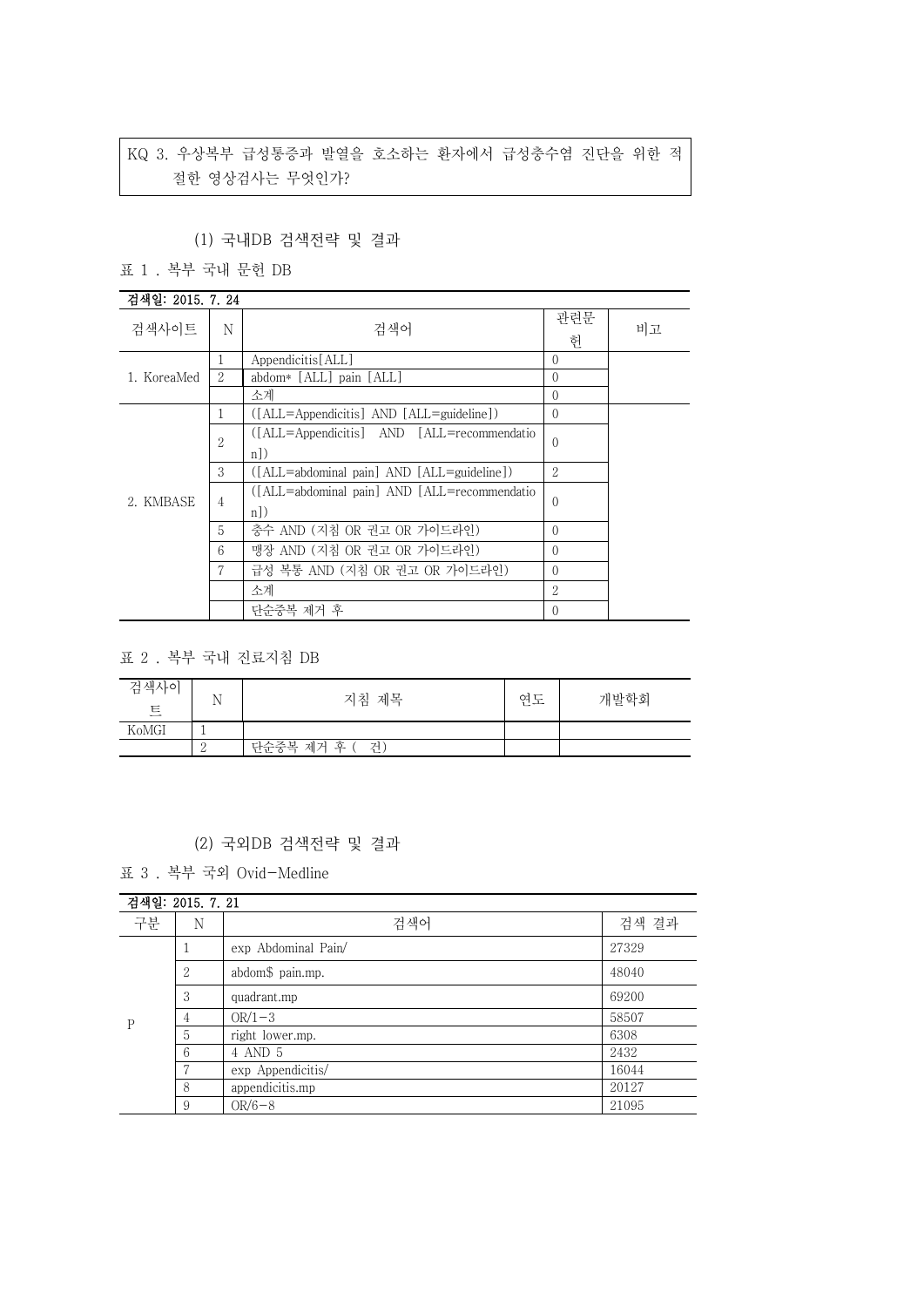|                   | 검색일: 2015, 7, 21 |                                  |       |  |
|-------------------|------------------|----------------------------------|-------|--|
| 구분                | Ν                | 검색어                              | 검색 결과 |  |
| 지침                | 10               | guideline.pt.                    | 15628 |  |
|                   | 11               | practice guideline.pt.           | 20483 |  |
|                   | 12               | guideline\$.ti.                  | 54058 |  |
|                   | 13               | recommendation\$.ti.             | 26289 |  |
|                   | 14               | $OR/10-13$                       | 91434 |  |
| P AND<br>지침<br>연도 | 15               | 9 AND 14                         | 42    |  |
|                   | 16               | limit 15 to $yr="2000$ -Current" | 35    |  |

### 표 4 . 복부 국외 Ovid-Embase

| 검색일: 2015. 7. 21      |    |                                  |        |
|-----------------------|----|----------------------------------|--------|
| 구분                    | N  | 검색어                              | 검색 결과  |
| $\mathbf P$           | 1  | exp Abdominal Pain/              | 106102 |
|                       | 2  | abdom\$ pain.mp.                 | 124715 |
|                       | 3  | quadrant.mp                      | 17112  |
|                       | 4  | $OR/1-3$                         | 138258 |
|                       | 5  | right lower.mp.                  | 9404   |
|                       | 6  | 4 AND 5                          | 2432   |
|                       | 7  | exp Appendicitis/                | 16146  |
|                       | 8  | appendicitis.mp                  | 23557  |
|                       | 9  | $OR/6-8$                         | 25155  |
| 지침                    | 10 | guideline\$.ti.                  | 69828  |
|                       | 11 | recommendation\$.ti.             | 32692  |
|                       | 12 | $OR/10-11$                       | 100813 |
| <b>P &amp; 지</b><br>침 | 13 | 9 AND 12                         | 73     |
| 연도                    | 14 | limit 14 to $yr="2000 -Current"$ | 62     |

# 표 5 . 복부 국외 GIN

| 검색일: 2015. 7. 22 |                      |       |  |
|------------------|----------------------|-------|--|
|                  | 검색어                  | 검색 결과 |  |
|                  | appendicitis         |       |  |
|                  | right lower quadrant |       |  |
|                  | 단순중복 제거 후            |       |  |

## 표 6 . 복부 국외 NGC

| 검색일: 2015. 7. 22 |                      |                      |  |
|------------------|----------------------|----------------------|--|
|                  | 검색어                  | 검색 결과                |  |
|                  | appendicitis         | $\ddot{\phantom{0}}$ |  |
|                  | right lower quadrant |                      |  |
|                  | 단순중복 제거 후            | -U                   |  |